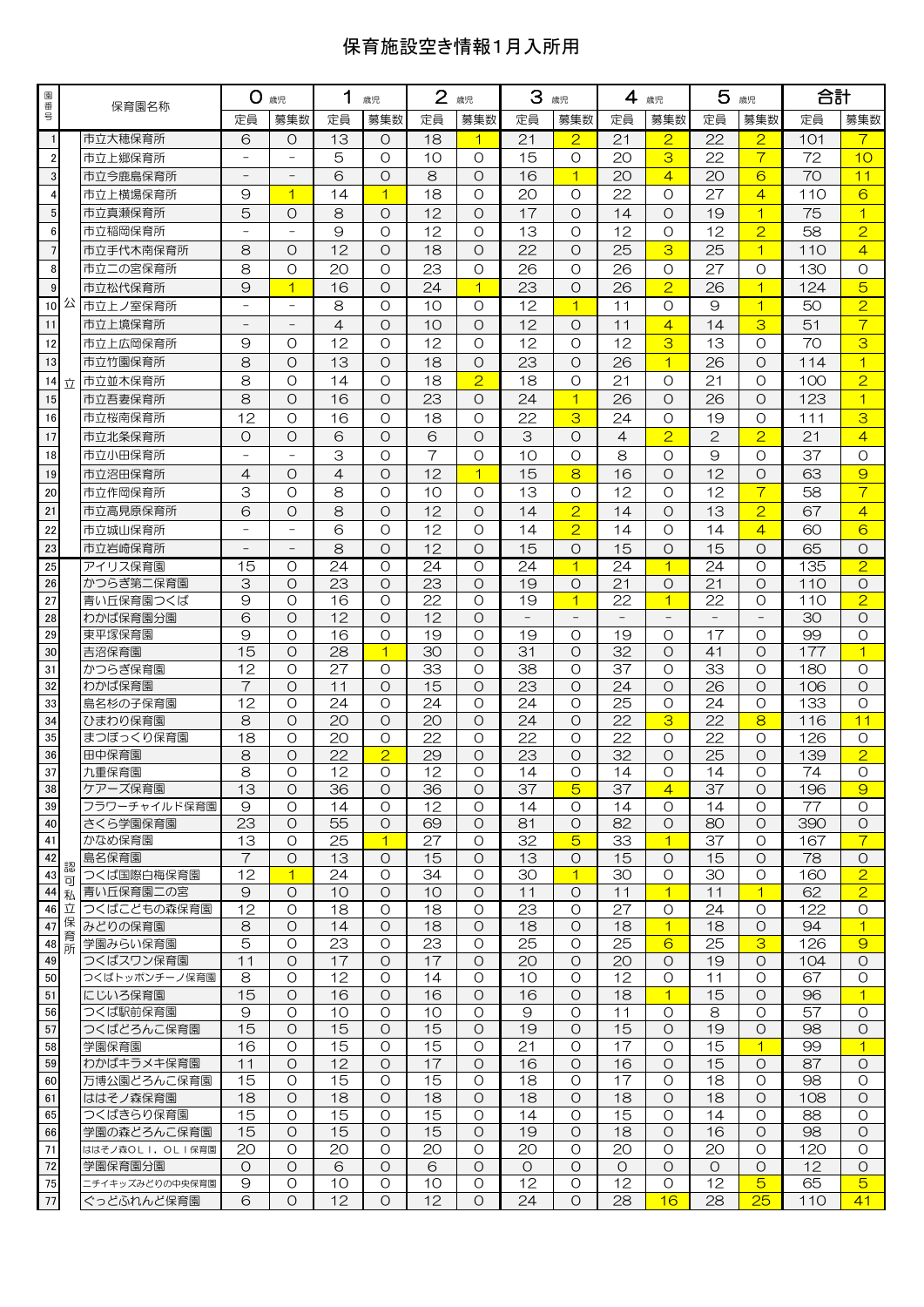## 保育施設空き情報1月入所用

| 園番号<br>保育園名称<br>78<br>みらいのもり保育園<br>79<br>つくばスマイル保育園<br>南十字保育園<br>80<br>24<br>認定こども園みのり (2・3号)<br>すみれ保育園<br>45<br>認<br>52<br>豊里もみじこども園 (2・3号)<br>定<br>53<br>つくば中央保育園 (2・3号) | 定員<br>14<br>12<br>12<br>3<br>15<br>12<br>8<br>$\circ$ | 募集数<br>O<br>$\circ$<br>O<br>$\circ$<br>O<br>O | 定員<br>18<br>15<br>13<br>19<br>18 | 募集数<br>$\Omega$<br>O<br>O<br>O<br>$\Omega$ | 定員<br>18<br>18<br>14<br>19 | 募集数<br>O<br>$\Omega$<br>Ω | 定員<br>15<br>24<br>20     | 募集数<br>$\Omega$<br>$\Omega$<br>1 | 定員<br>17<br>24           | 募集数<br>и<br>6            | 定員<br>10<br>16           | 募集数<br>10                | 定員<br>92<br>109 | 募集数<br>8<br>16          |
|----------------------------------------------------------------------------------------------------------------------------------------------------------------------------|-------------------------------------------------------|-----------------------------------------------|----------------------------------|--------------------------------------------|----------------------------|---------------------------|--------------------------|----------------------------------|--------------------------|--------------------------|--------------------------|--------------------------|-----------------|-------------------------|
|                                                                                                                                                                            |                                                       |                                               |                                  |                                            |                            |                           |                          |                                  |                          |                          |                          |                          |                 |                         |
|                                                                                                                                                                            |                                                       |                                               |                                  |                                            |                            |                           |                          |                                  |                          |                          |                          |                          |                 |                         |
|                                                                                                                                                                            |                                                       |                                               |                                  |                                            |                            |                           |                          |                                  |                          |                          |                          |                          |                 |                         |
|                                                                                                                                                                            |                                                       |                                               |                                  |                                            |                            |                           |                          |                                  | 18                       | 13                       | 5                        | 3                        | 82              | 17                      |
|                                                                                                                                                                            |                                                       |                                               |                                  |                                            |                            | Ο                         | 21                       | O                                | 23                       | Ο                        | 41                       | O                        | 126             | $\Omega$                |
|                                                                                                                                                                            |                                                       |                                               |                                  |                                            | 18                         | $\Omega$                  | 19                       | $\Omega$                         | 19                       | $\Omega$                 | 18                       | O                        | 107             | $\Omega$                |
|                                                                                                                                                                            |                                                       |                                               | 18                               | O                                          | 18                         | Ο                         | 18                       | O                                | 18                       | O                        | 18                       | $\circ$                  | 102             | O                       |
|                                                                                                                                                                            |                                                       | O                                             | 15                               | $\Omega$                                   | 20                         | $\Omega$                  | 21                       | $\Omega$                         | 21                       | и                        | 21                       | $\Omega$                 | 106             |                         |
| 成蹊幼稚園<br>(2号)<br>54                                                                                                                                                        |                                                       | $\circ$                                       | $\circ$                          | $\Omega$                                   | $\Omega$                   | $\Omega$                  | 11                       | $\Omega$                         | 16                       | Ω                        | $\overline{26}$          | $\circ$                  | 53              | $\Omega$                |
| も<br>55<br>栄幼稚園<br>(2号)<br>園                                                                                                                                               | $\Omega$                                              | O                                             | $\Omega$                         | $\Omega$                                   | $\Omega$                   | $\Omega$                  | 18                       | $\Omega$                         | 27                       | $\Omega$                 | 20                       | $\Omega$                 | 65              | $\Omega$                |
| 学園の森こども園 (2·3号)<br>67                                                                                                                                                      | 15                                                    | $\circ$                                       | 18                               | O                                          | 16                         | Ω                         | 15                       | $\Omega$                         | 15                       | O                        | 20                       | O                        | 99              | $\Omega$                |
| 68<br>みどり流星こども園 (2・3号)                                                                                                                                                     | 6                                                     | O                                             | 15                               | O                                          | 14                         | $\Omega$                  | 17                       | $\Omega$                         | 16                       | O                        | 18                       | $\overline{2}$           | 86              | 2                       |
| ラ・フェリーチェ保育園<br>62                                                                                                                                                          | 6                                                     | O                                             | 8                                | O                                          | 8                          | O                         | $\overline{\phantom{0}}$ | $\overline{\phantom{0}}$         | $\overline{\phantom{0}}$ |                          | $\overline{\phantom{0}}$ | $\overline{\phantom{0}}$ | 22              | $\Omega$                |
| 63<br>なかよし保育園                                                                                                                                                              | 6                                                     | O                                             | 8                                | O                                          | 8                          | $\Omega$                  | $\overline{\phantom{0}}$ | $\overline{\phantom{0}}$         | $\overline{\phantom{a}}$ | -                        | Ξ.                       | $\overline{\phantom{0}}$ | 22              | $\Omega$                |
| 64<br>どんぐり                                                                                                                                                                 | 5                                                     | $\circ$                                       | 4                                | $\Omega$                                   | 11                         | $\Omega$                  | $\overline{\phantom{0}}$ | $\overline{\phantom{0}}$         | $\overline{\phantom{0}}$ | -                        | $\overline{\phantom{0}}$ | $\overline{\phantom{0}}$ | 20              | $\Omega$                |
| 69<br>しいの木保育園                                                                                                                                                              | 5                                                     | O                                             | 8                                | O                                          | 6                          | Ο                         | -                        | $\overline{\phantom{0}}$         | $\overline{\phantom{0}}$ | -                        | -                        | Ξ.                       | 19              | $\Omega$                |
| 70<br>YMCAつくばオリーブ保育園                                                                                                                                                       | $\circ$                                               | $\Omega$                                      | 10                               | $\Omega$                                   | $\Theta$                   | $\Omega$                  | $\overline{\phantom{0}}$ | $\overline{\phantom{0}}$         | $\overline{\phantom{a}}$ | $\overline{\phantom{0}}$ |                          | $\overline{\phantom{0}}$ | 19              | $\Omega$                |
| 規<br>流星の斤保育園<br>73<br>模                                                                                                                                                    | 3                                                     | O                                             | $\overline{7}$                   | O                                          | 8                          | O                         | -                        | $\overline{\phantom{0}}$         | $\overline{\phantom{0}}$ | Ξ.                       | $\overline{\phantom{0}}$ | $\overline{\phantom{0}}$ | 18              | O                       |
| 74<br>すてっぷ保育園つくば研究学園<br>保                                                                                                                                                  | 5                                                     | $\circ$                                       | 6                                | O                                          | 11                         | Ο                         | -                        | -                                |                          | -                        |                          | $\qquad \qquad -$        | 22              | $\Omega$                |
| 育<br>はこぶね保育園<br>76                                                                                                                                                         | $\circ$                                               | O                                             | 8                                | O                                          | 5                          | $\overline{2}$            | -                        | $\overline{\phantom{0}}$         |                          |                          |                          | -                        | 13              | $\overline{2}$          |
| 81<br>ソシエルみどりの                                                                                                                                                             | 5                                                     | O                                             | $\overline{7}$                   | O                                          | $\overline{7}$             | Ο                         | $\qquad \qquad -$        | $\overline{\phantom{0}}$         | $\qquad \qquad -$        | -                        | -                        | $\overline{\phantom{0}}$ | 19              | $\Omega$                |
| 82<br>すてっぷ保育園万博記念公園                                                                                                                                                        | 5                                                     | O                                             | 9                                | O                                          | 8                          | Ο                         | $\overline{\phantom{0}}$ | $\overline{\phantom{0}}$         | ۰                        | $\overline{\phantom{0}}$ | $\overline{\phantom{0}}$ | $\equiv$                 | 22              | O                       |
| 83<br>すてっぷ保育園諏訪                                                                                                                                                            | 5                                                     | $\circ$                                       | 10                               | ┫                                          | $\overline{\phantom{1}}$   | $\Omega$                  |                          | -                                |                          |                          |                          | $\qquad \qquad -$        | 22              | $\overline{\mathbf{1}}$ |
| ルンルン保育園春日<br>84                                                                                                                                                            | 5                                                     | O                                             | 14                               | 6                                          | 3                          | $\overline{4}$            | $\overline{\phantom{0}}$ | $\overline{\phantom{0}}$         | ۰                        | $\overline{\phantom{0}}$ | $\overline{\phantom{0}}$ | $\overline{\phantom{0}}$ | 22              | $\overline{\mathbf{z}}$ |
| 合計                                                                                                                                                                         | 674                                                   | 3                                             | 1172                             | 12                                         | 1331                       | 8                         | 1379                     | 34                               | 1437                     | 80                       | 1428                     | <b>08</b>                | 7421            | 245                     |

#### 【注意】

☆申込みを取り下げる場合は、毎月8日までに取下げ届を幼児保育課にご提出ください。取下げ届がない場合 は、令和3年3月入所まで継続して選考を行います。

☆保育所変更(転所)申込の場合、変更希望先の内定を辞退することはできません。変更希望先で内定となった 場合、変更前の保育所には別の方が内定となるため、退所となります。

☆募集数が0でも、退所や転所等により空きができて内定となる場合があります。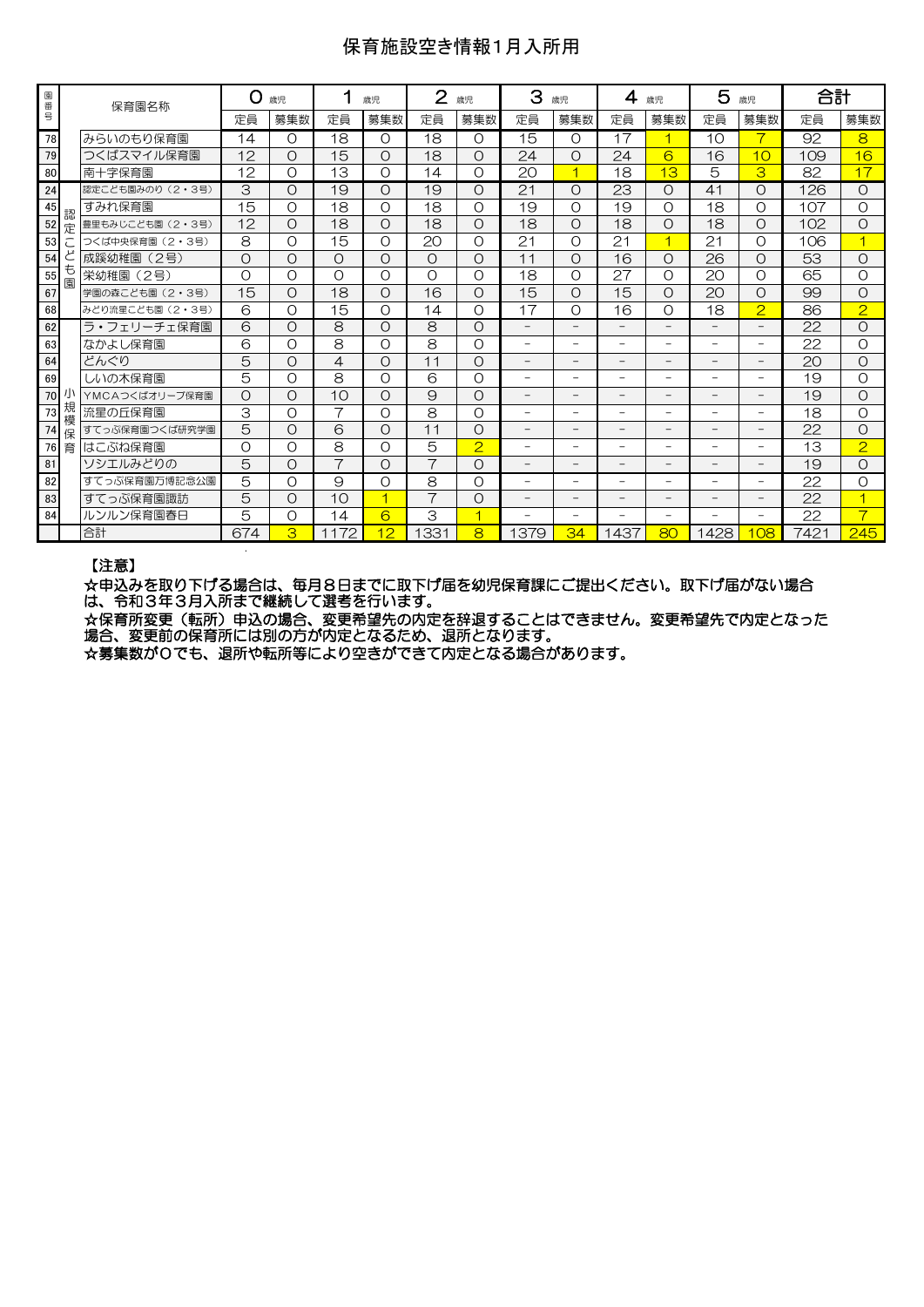# Availability of Childcare Facilities for January 2021 admission

|                |          |                                           | O years old              |                                     | 1 years old    |                     | 2 years old    |                              | 3 years old              |                          | 4 years old               |                            | 5 years old          |                          | Total      |                   |
|----------------|----------|-------------------------------------------|--------------------------|-------------------------------------|----------------|---------------------|----------------|------------------------------|--------------------------|--------------------------|---------------------------|----------------------------|----------------------|--------------------------|------------|-------------------|
|                |          | Name of facility                          |                          |                                     |                |                     |                |                              |                          |                          |                           | Available                  |                      |                          |            |                   |
|                |          |                                           | Capacity                 | Available                           | Capacity       | Available           | Capacity       | Available                    | Capacity                 | Available                | Capacity                  |                            | Capacity             | Available                | Capacity   | Available         |
| $\mathbf{1}$   |          | Ōho                                       | 6                        | $\mathbf 0$                         | 13             | $\overline{0}$      | 18             | $\overline{1}$               | 21                       | $\overline{2}$           | 21                        | $\overline{2}$             | 22                   | $\overline{2}$           | 101        | $\overline{7}$    |
| $\overline{c}$ |          | Kamigō                                    | ÷,                       | ÷,                                  | 5              | 0                   | 10             | 0                            | 15                       | 0                        | 20                        | $\overline{3}$             | 22                   | $\overline{7}$           | 72         | 10                |
| $\overline{3}$ |          | Imakashima                                | $\overline{\phantom{a}}$ | $\overline{\phantom{a}}$            | 6              | $\overline{0}$      | 8              | $\overline{0}$               | 16                       | $\overline{1}$           | 20                        | $\overline{4}$             | 20                   | $6 \overline{6}$         | 70         | 11                |
| $\overline{4}$ |          | Kamiyokoba                                | 9                        | $\mathbf{1}$                        | 14             | $\mathbf{1}$        | 18             | $\mathbf{0}$                 | 20                       | 0                        | 22                        | $\mathbf 0$                | 27                   | $\overline{4}$           | 110        | $6\overline{6}$   |
| 5              |          | Mase                                      | 5                        | $\mathsf{O}\xspace$                 | 8              | $\overline{0}$      | 12             | $\overline{0}$               | 17                       | 0                        | 14                        | $\mathbf 0$                | 19                   | $\mathbf{1}$             | 75         | $\overline{1}$    |
| 6              |          | Inaoka                                    |                          |                                     | 9              | 0                   | 12             | $\mathbf{0}$                 | 13                       | 0                        | 12                        | $\mathbf 0$                | 12                   | $\overline{2}$           | 58         | $\overline{2}$    |
| $\overline{7}$ |          | Teshirogi-minami                          | 8                        | $\mathbf 0$                         | 12             | $\overline{0}$      | 18             | $\mathbf 0$                  | 22                       | $\mathsf{O}\xspace$      | 25                        | $\overline{3}$             | 25                   | $\overline{1}$           | 110        | $\overline{4}$    |
| 8              |          | Ninomiya                                  | 8                        | $\mathbf 0$                         | 20             | 0                   | 23             | 0                            | 26                       | 0                        | 26                        | 0                          | 27                   | 0                        | 130        | $\mathbf{0}$      |
| $\overline{9}$ |          | Matsushiro                                | 9                        | $\overline{1}$                      | 16             | $\overline{0}$      | 24             | $\overline{1}$               | 23                       | $\mathsf{O}\xspace$      | 26                        | $\overline{2}$             | 26                   | $\mathbf{1}$             | 124        | 5 <sup>1</sup>    |
| 10             |          | Uenomuro                                  | ÷,                       | $\omega$                            | 8              | 0                   | 10             | 0                            | 12                       | $\overline{1}$           | 11                        | $\mathbf 0$                | 9                    | $\overline{1}$           | 50         | $\overline{2}$    |
| $11\,$         |          | Kamizakai                                 | $\overline{\phantom{a}}$ | $\sim$                              | $\overline{4}$ | $\overline{0}$      | 10             | $\mathbf 0$                  | 12                       | $\mathsf{O}\xspace$      | 11                        | $\overline{4}$             | 14                   | $\overline{3}$           | 51         | $\overline{7}$    |
| 12             | PUBLIC   | Kamihiro-oka                              | 9                        | 0                                   | 12             | 0                   | 12             | 0                            | 12                       | 0                        | 12                        | $\overline{3}$             | 13                   | 0                        | 70         | $\overline{3}$    |
| 13             |          | Takezono                                  | 8                        | $\mathbf 0$                         | 13             | $\overline{0}$      | 18             | $\mathbf 0$                  | 23                       | $\mathsf{O}\xspace$      | 26                        | $\overline{1}$             | 26                   | 0                        | 114        | $\overline{1}$    |
| 14             |          | Namiki                                    | 8                        | $\mathbf 0$                         | 14             | 0                   | 18             | $\overline{2}$               | 18                       | 0                        | 21                        | 0                          | 21                   | 0                        | 100        | $\overline{2}$    |
| 15             |          | Azuma                                     | 8                        | $\mathbf 0$                         | 16             | $\overline{0}$      | 23             | $\mathbf 0$                  | 24                       | $\overline{1}$           | 26                        | $\mathbf 0$                | 26                   | 0                        | 123        | $\overline{1}$    |
| 16             |          | Ōnan                                      | 12                       | $\mathbf 0$                         | 16             | 0                   | 18             | 0                            | 22                       | $\overline{3}$           | 24                        | $\mathbf 0$                | 19                   | 0                        | 111        | $\overline{3}$    |
| 17             |          |                                           | $\overline{0}$           | $\mathsf{O}\xspace$                 | 6              | $\overline{0}$      | 6              |                              | 3                        | $\mathsf{O}\xspace$      |                           | $\overline{2}$             |                      | $\overline{2}$           |            | $\overline{4}$    |
|                |          | Hōjō                                      |                          |                                     |                |                     |                | $\mathbf 0$                  |                          |                          | $\overline{4}$            |                            | $\overline{2}$       |                          | 21         |                   |
| 18             |          | Oda                                       |                          |                                     | 3              | 0                   | $\overline{7}$ | $\mathbf{0}$                 | 10                       | 0                        | 8                         | $\mathbf 0$                | 9                    | 0                        | 37         | $\mathbf 0$       |
| 19             |          | Numata                                    | $\overline{4}$           | $\mathsf{O}\xspace$                 | $\overline{4}$ | $\overline{0}$      | 12             | $\overline{1}$               | 15                       | $\overline{8}$           | 16                        | $\mathbf 0$                | 12                   | $\mathbf 0$              | 63         | 9                 |
| 20             |          | Sakuoka                                   | 3                        | $\mathbf 0$                         | 8              | 0                   | 10             | 0                            | 13                       | 0                        | 12                        | $\mathbf 0$                | 12                   | $\overline{7}$           | 58         | $\overline{7}$    |
| 21             |          | Takamihara                                | 6                        | $\mathbf 0$                         | 8              | $\overline{0}$      | 12             | $\mathbf 0$                  | 14                       | $\overline{2}$           | 14                        | $\mathbf 0$                | 13                   | $\overline{2}$           | 67         | $\overline{4}$    |
| 22             |          | Shiroyama                                 | $\sim$                   | ÷,                                  | 6              | 0                   | 12             | 0                            | 14                       | $\overline{2}$           | 14                        | $\mathbf 0$                | 14                   | $\overline{4}$           | 60         | 6                 |
| 23             |          | Iwasaki                                   | $\overline{\phantom{a}}$ | $\overline{\phantom{a}}$            | 8              | $\overline{0}$      | 12             | $\mathbf{0}$                 | 15                       | $\mathbf 0$              | 15                        | $\mathbf 0$                | 15                   | $\mathbf{O}$             | 65         | $\mathbf{0}$      |
| 25             |          | Iris                                      | 15                       | $\mathsf O$                         | 24             | $\mathsf{O}$        | 24             | $\mathbf{0}$                 | 24                       | $\overline{1}$           | 24                        | $\overline{1}$             | 24                   | $\mathbf 0$              | 135        | $\overline{2}$    |
| 26             |          | Katsuragi II                              | 3                        | $\mathbf 0$                         | 23             | $\mathsf{O}\xspace$ | 23             | 0                            | 19                       | $\mathbf 0$              | 21                        | $\mathsf O$                | 21                   | $\mathsf{O}\xspace$      | 110        | $\mathbf 0$       |
| 27             |          | Aoi Oka Tsukuba                           | 9                        | $\overline{0}$                      | 16             | $\overline{0}$      | 22             | $\mathbf{O}$                 | 19                       | $\overline{1}$           | 22                        | $\overline{1}$             | 22                   | 0                        | 110        | $\overline{2}$    |
| 28             |          | Wakaba annex                              | 6                        | $\mathsf{O}\xspace$                 | 12             | $\mathbf{O}$        | 12             | $\mathbf{0}$                 | $\overline{\phantom{a}}$ | $\sim$                   | $\Box$                    | $\Box$                     | $\frac{1}{2}$        | $\overline{\phantom{a}}$ | 30         | $\mathbf 0$       |
| 29             |          | Higashi-hiratsuka                         | 9                        | $\mathbf 0$                         | 16             | 0                   | 19             | $\mathbf{0}$                 | 19                       | 0                        | 19                        | 0                          | 17                   | 0                        | 99         | $\mathbf{O}$      |
| 30             |          | Yoshinuma                                 | 15                       | $\mathbf 0$                         | 28             | $\mathbf{1}$        | 30             | $\mathbf{0}$                 | 31                       | 0                        | 32                        | $\mathbf 0$                | 41                   | $\mathbf 0$              | 177        | $\mathbf{1}$      |
| 31<br>32       |          | Katsuragi<br>Wakaba                       | 12<br>$\overline{7}$     | $\mathsf{O}\xspace$                 | 27<br>11       | 0                   | 33             | 0                            | 38<br>23                 | 0                        | 37                        | $\mathbf 0$                | 33<br>26             | 0                        | 180        | $\mathbf{O}$      |
|                |          |                                           | 12                       | $\mathsf{O}\xspace$<br>$\mathbf 0$  | 24             | $\overline{0}$<br>0 | 15<br>24       | $\mathbf{0}$<br>$\mathbf{0}$ | 24                       | $\mathbf 0$<br>0         | 24<br>25                  | $\mathbf 0$<br>$\mathbf 0$ | 24                   | $\mathbf 0$<br>0         | 106<br>133 | $\mathbf{O}$<br>0 |
| 33<br>34       |          | Shimana-Suginoko<br>Himawari              | 8                        | $\mathbf 0$                         | 20             | $\mathsf{O}\xspace$ | 20             | $\mathbf{O}$                 | 24                       | $\mathbf 0$              | 22                        | $\overline{3}$             | 22                   | 8 <sup>2</sup>           | 116        | 11                |
| 35             |          | Matsubokkuri                              | 18                       | $\overline{0}$                      | 20             | 0                   | 22             | 0                            | 22                       | 0                        | 22                        | $\mathsf O$                | 22                   | 0                        | 126        | $\mathbf{O}$      |
| 36             |          | Tanaka                                    | 8                        | $\mathbf 0$                         | 22             | $\overline{2}$      | 29             | $\mathbf 0$                  | 23                       | $\mathbf 0$              | 32                        | $\mathbf 0$                | 25                   | $\mathbf 0$              | 139        | $\overline{2}$    |
| 37             |          | Kokonoe                                   | 8                        | $\overline{0}$                      | 12             | 0                   | 12             | $\mathbf{O}$                 | 14                       | 0                        | 14                        | $\overline{0}$             | 14                   | 0                        | 74         | $\mathbf{O}$      |
| 38             |          | Care's                                    | 13                       | $\mathbf{0}$                        | 36             | 0                   | 36             | $\mathbf{O}$                 | 37                       | 5 <sup>1</sup>           | 37                        | $\overline{4}$             | 37                   | 0                        | 196        | 9                 |
| 39             |          | Flower Child                              | 9                        | $\mathbf{0}$                        | 14             | 0                   | 12             | 0                            | 14                       | 0                        | 14                        | 0                          | 14                   | 0                        | 77         | 0                 |
| 40             |          | Sakura Gakuen                             | 23                       | $\mathsf{O}\xspace$                 | 55             | 0                   | 69             | $\mathbf 0$                  | 81                       | $\mathsf{O}\xspace$      | 82                        | $\mathsf O$                | 80                   | $\mathbf 0$              | 390        | $\mathbf 0$       |
| 41             |          | Kaname                                    | 13                       | $\mathbf{O}$                        | 25             | $\overline{1}$      | 27             | 0                            | 32                       | 5 <sup>1</sup>           | 33                        | $\mathbf{1}$               | 37                   | 0                        | 167        | $\overline{7}$    |
| 42             |          | Shimana                                   | $\overline{7}$           | $\mathsf{O}\xspace$                 | 13             | 0                   | 15             | $\mathbf 0$                  | 13                       | $\mathsf{O}\xspace$      | 15                        | $\mathbf 0$                | 15                   | 0                        | 78         | $\mathbf 0$       |
| 43             |          | Tsukuba Kokusai Shiraume                  | 12                       | $\mathbf{1}$                        | 24             | 0                   | 34             | 0                            | 30                       | $\mathbf{1}$             | 30                        | 0                          | 30                   | 0                        | 160        | $\overline{2}$    |
| 44             | PRIVATE  | Aoi Oka Ninomiya                          | $\overline{9}$           | $\mathbf 0$                         | 10             | $\mathbf{0}$        | 10             | $\mathbf 0$                  | 11                       | $\mathbf 0$              | 11                        | $\overline{1}$             | 11                   | $\overline{1}$           | 62         | 2 <sup>1</sup>    |
| 46             |          | Tsukuba Kodomono Mori                     | 12                       | $\mathbf 0$                         | 18             | 0                   | 18             | 0                            | 23                       | 0                        | 27                        | 0                          | 24                   | 0                        | 122        | 0                 |
| 47             | Licensed | Midorino                                  | 8                        | $\mathbf{O}$                        | 14             | $\overline{0}$      | 18             | $\mathbf{0}$                 | 18                       | $\mathsf{O}\xspace$      | 18                        | $\overline{1}$             | 18                   | $\mathbf 0$              | 94         | $\mathbf{1}$      |
| 48             |          | Gakuen Mirai                              | 5                        | $\mathsf{O}\xspace$                 | 23             | 0                   | 23             | 0                            | 25                       | 0                        | 25                        | 6                          | 25                   | $\overline{3}$           | 126        | 9                 |
| 49             |          | Tsukuba Swan                              | 11                       | $\mathbf 0$                         | 17             | 0                   | 17             | $\mathbf 0$                  | 20                       | 0                        | 20                        | $\mathbf 0$                | 19                   | 0                        | 104        | $\mathbf 0$       |
| 50             |          | Tsukuba Topponchino                       | 8                        | $\mathbf{0}$                        | 12             | $\mathbf{0}$        | 14             | $\mathbf 0$                  | 10                       | 0                        | 12                        | 0                          | 11                   | 0                        | 67         | $\mathbf 0$       |
| 51             |          | Nijiiro                                   | 15                       | $\mathbf 0$                         | 16             | $\mathbf 0$         | 16             | $\mathbf 0$                  | 16                       | $\mathsf{O}\xspace$      | 18                        | $\overline{1}$             | 15                   | $\mathbf 0$              | 96         | $\mathbf{1}$      |
| 56             |          | Tsukuba Ekimae                            | 9                        | $\mathbf{0}$                        | 10             | 0                   | 10             | 0                            | 9                        | 0                        | 11                        | 0                          | 8                    | 0                        | 57         | 0                 |
| 57             |          | Tsukuba Doronko                           | 15                       | $\mathbf{0}$                        | 15             | 0                   | 15             | $\mathbf 0$                  | 19                       | 0                        | 15                        | $\mathbf 0$                | 19                   | 0                        | 98         | $\mathbf 0$       |
| 58             |          | Gakuen                                    | 16                       | $\mathsf{O}\xspace$                 | 15             | $\mathsf{O}$        | 15             | $\mathbf 0$                  | 21                       | 0                        | $17\,$                    | $\mathsf O$                | 15                   | $\overline{1}$           | 99         | $\overline{1}$    |
| 59             |          | Wakaba Kirameki                           | 11                       | $\mathbf{O}$                        | 12             | $\overline{0}$      | 17             | $\mathbf 0$                  | 16                       | $\mathbf 0$              | 16                        | $\mathbf 0$                | 15                   | $\mathbf 0$              | 87         | $\mathbf{0}$      |
| 60             |          | Bampaku-koen Doronko                      | 15                       | $\mathbf{0}$                        | 15             | 0                   | 15             | 0                            | 18                       | 0                        | 17                        | 0                          | 18                   | 0                        | 98         | 0                 |
| 61             |          | Hahasono Mori                             | 18                       | $\mathbf 0$                         | 18             | 0                   | 18             | $\mathbf 0$                  | 18                       | 0                        | 18                        | $\mathbf 0$                | 18                   | 0                        | 108        | $\mathbf{0}$      |
| 65             |          | Tsukuba Kirari                            | 15                       | $\mathbf{0}$                        | 15             | 0                   | 15             | 0                            | 14                       | 0                        | 15                        | $\mathbf{0}$               | 14                   | 0                        | 88         | $\mathbf{0}$      |
| 66             |          | Gakuen-no Mori Doronko                    | 15                       | $\mathbf{0}$                        | 15             | 0                   | 15             | 0                            | 19                       | 0                        | 18                        | $\mathbf 0$                | 16                   | 0                        | 98         | $\mathbf 0$       |
| 71<br>72       |          | Hahasono Mori OLI. OLI.                   | 20<br>$\overline{0}$     | $\mathsf{O}\xspace$<br>$\mathbf{O}$ | 20<br>6        | 0<br>$\overline{0}$ | 20<br>6        | 0<br>$\mathbf{0}$            | 20<br>$\mathsf{O}$       | 0<br>$\mathsf{O}\xspace$ | 20<br>$\mathsf{O}\xspace$ | 0                          | 20<br>$\overline{0}$ | 0                        | 120        | 0<br>$\mathbf{0}$ |
| 75             |          | Gakuen Annex<br>Nichii Kids Midorino Chuō | 9                        | $\mathsf{O}\xspace$                 | 10             | 0                   | 10             |                              | 12                       | 0                        | 12                        | $\mathbf 0$<br>$\mathsf O$ | 12                   | 0<br>$\overline{5}$      | 12<br>65   | 5 <sup>1</sup>    |
| $77$           |          | Good Friend                               | 6                        | $\mathbf 0$                         | 12             | 0                   | 12             | 0<br>$\mathbf 0$             | 24                       | $\mathsf{O}\xspace$      | 28                        | 16                         | 28                   | 25                       | 110        | 41                |
|                |          |                                           |                          |                                     |                |                     |                |                              |                          |                          |                           |                            |                      |                          |            |                   |